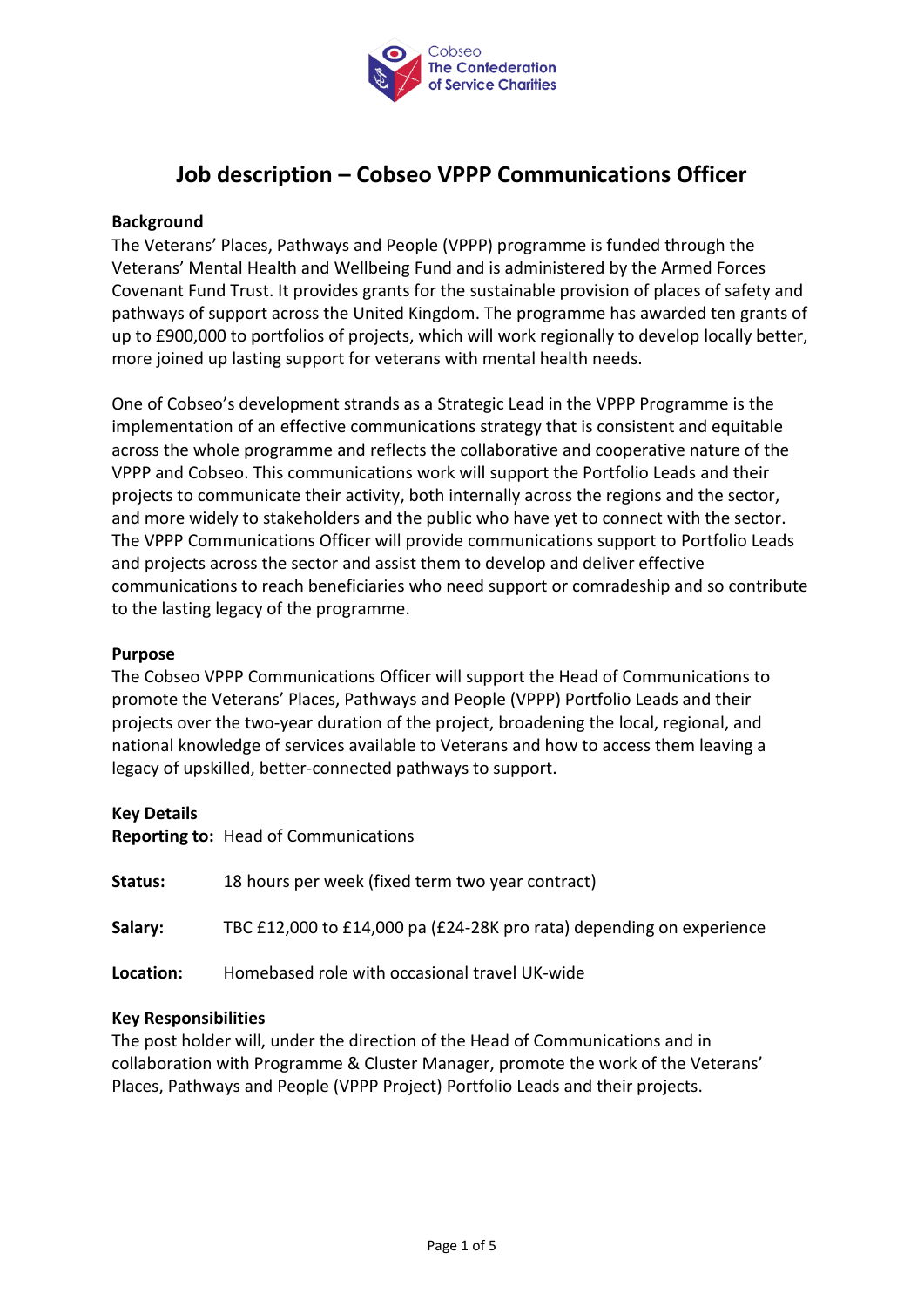

The post-holder's key responsibilities will be:

- In collaboration with the Head of Communications to develop and deliver an effective communications strategy that is consistent and equitable across the whole of the VPPP programme
- Build strong relationships with all those in the Strategic Lead Group, Portfolio Leads, and Grant Holders
- Develop and write the VPPP Programme newsletter initially every quarter to share the latest news and events from across the VPPP Programme.
- Share the newsletter across all suitable social media channels, and with key stakeholders and audiences.
- Develop and maintain the dedicated VPPP Programme area on the Cobseo website ensuring that information is regularly updated.
- Work with the Programme and Cluster Manager to identify gaps within programmes that could benefit from communications advice and support.
- Develop a network of communications support across the VPPP Programme and act as the first point of contact for communications advice for Grant Holders who do not have dedicated communications staff members.
- Attend all relevant VPPP meetings alongside the Head of Communications and wider VPPP Cobseo team.
- Support the Head of Communications across all aspects of communications work as required.

# **Person Specification**

## **Experience, Skills, and Knowledge**

**Essential**:

- Excellent writing and copy-editing skills for a variety of channels and audiences.
- Extensive knowledge of website, social media, and newsletter content management and customer relationship management systems.
- Knowledge of evaluation tools including Google Analytics and Twitter Analytics.
- Ability to work collaboratively as part of a broader team, recognising the importance of integrated communications.
- Ability to develop productive, professional working relationships with internal colleagues, external stakeholders, and Members.
- Experience in uploading content to websites, newsletters, and other digital channels.
- Strong and effective communication skills, both verbal and written.
- A track record of delivering tasks and objectives on time without close supervision.
- Excellent interpersonal skills, able to establish good, collaborative relationships with colleagues, member organisations, and other key institutions.
- IT literate with high level proficiency in Microsoft Office.

## **Desirable**:

- An empathy with and interest in the work of the Armed Forces Charity sector.
- Experience of working in the Charity sector.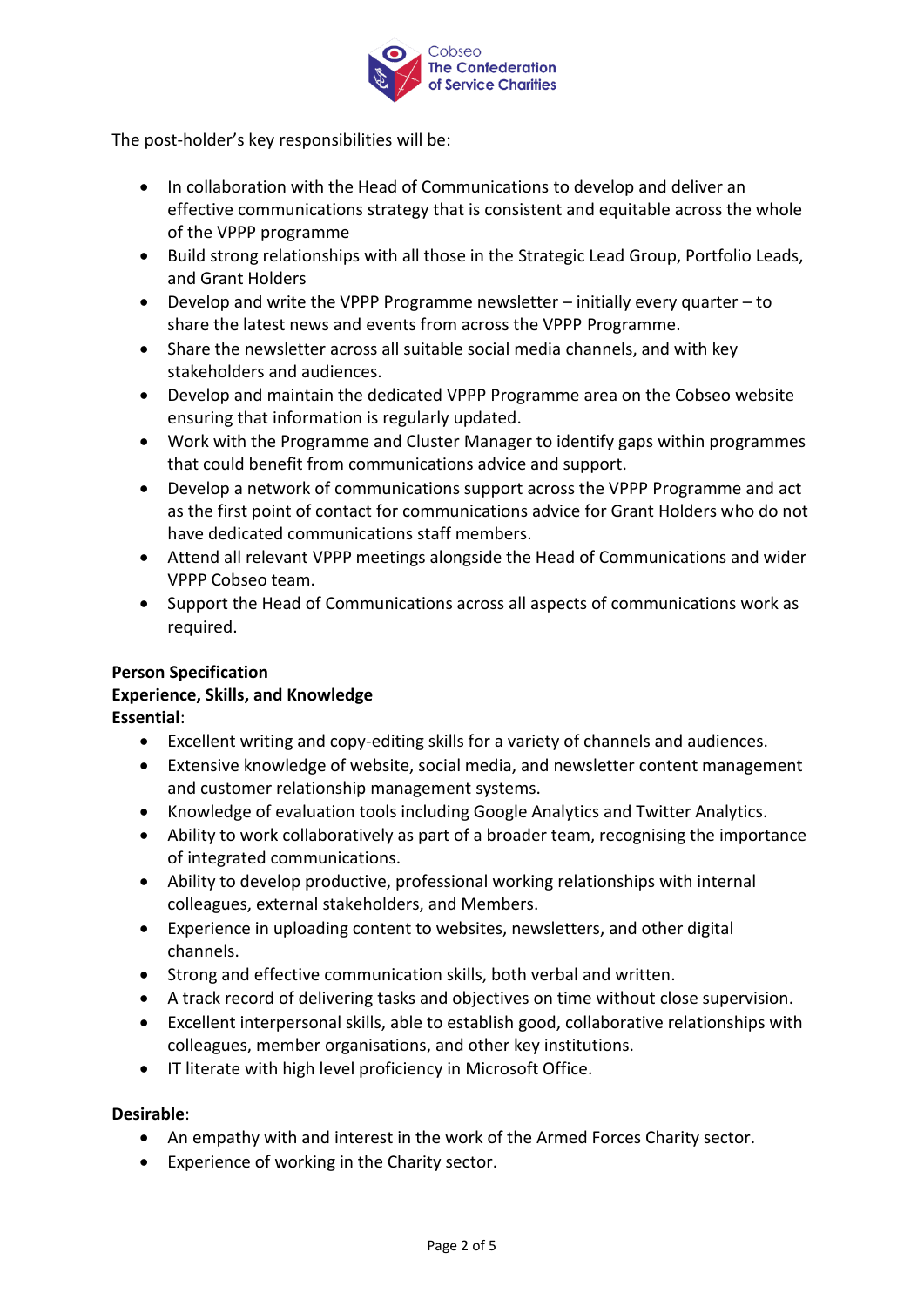

• An understanding of a membership organisation and the needs of Members.

## **Personal Attributes:**

- Excellent interpersonal skills and ability to adapt style of communication appropriate to the person/team/organisation they are dealing with.
- Approachable and confident.
- A team player.
- Self-starter, able to pick up and understand the requirements of a task quickly and the potential wider implications of the issue that may have to be handled.
- Accuracy and attention to detail.

## **Annex**

A. Additional Information.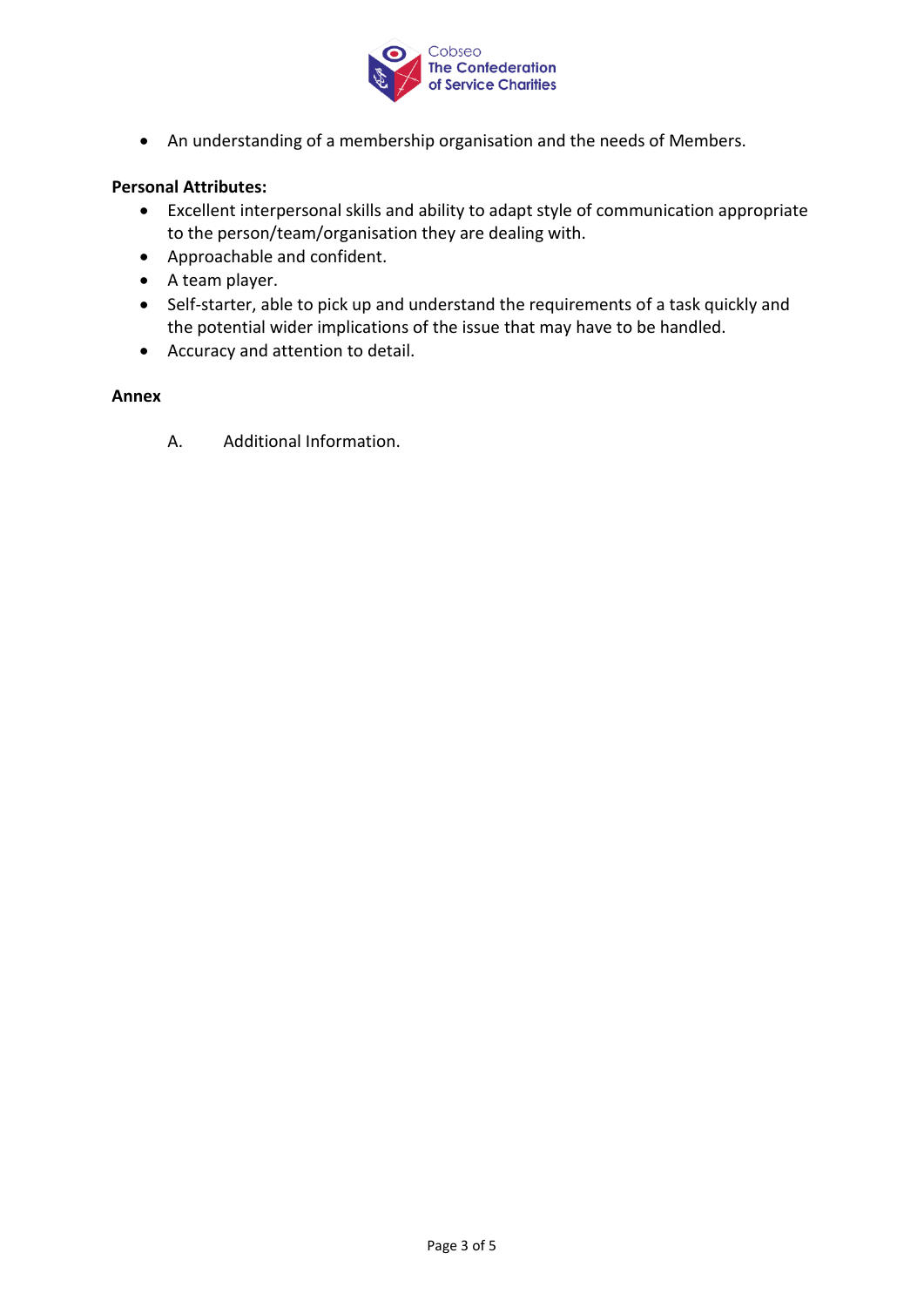

## **About Cobseo**

Cobseo is a membership organisation of c900 charities and organisations supporting the Armed Forces Community, which includes serving personnel, veterans, families and dependants. There are:

- 247 Full Members: charities ranging in size from the very large (Royal British Legion, SSAFA, Help fop Heroes etc.) to much smaller local charities, all of whom have the same primary purpose is promote and further the welfare of the Armed Forces Community;
- 44 Associate Members: charities or organisations that make a significant contribution to the Armed Forces Community but have other beneficiaries also;
- 600 Association Branches: all are independently registered charities belonging to and represented by 4 Cobseo Members (TRBL Scotland; the Royal Air Force Association; the Royal Naval Association; and the Parachute Regiment).

It is a company limited by guarantee and its Objects are to represent, promote and further the interest of the Armed Forces Community by:

- Exchanging and coordinating information internally.
- Identifying issues of common concern and coordinating any necessary and appropriate action.
- Acting as a point of contact for external agencies to the members of Cobseo.
- Representing and supporting the needs and opinions of its member organisations, individually and collectively, at central & local government levels and with other national and international agencies.

Cobseo provides a direct interface between the needs and requirements of the Armed Forces Community with: Government, including local government and the Devolved Administrations; the Royal Household; statutory bodies; the Private Sector; and other Third Sector organisations. This enables Cobseo Members to interact with all interested parties, and to co-operate and collaborate with other Members in order to provide the best possible level of support to beneficiaries.

The core Cobseo team is small, consisting of: Executive Chairman; Director of Operations; Director of Governance Support\* ; Head of Membership & Finance; Head of Communications; Programme & Cluster Manager\* ; Project Officer\* ; and two support coordinators\* . Those posts shown with \* are funded either by a central OVA/MoD grant (to Apr 25) or by an Armed Forces Covenant Fund Trust grant (to Dec 24).

The Executive Committee consists of 17 Directors, each of whom is the Chief Executive of a member organisation, with 8 permanently appointed from the large charities and 9 elected by members for a tenure of three years and with three coming up for election each year.

In summary, Cobseo exists to encourage and facilitate greater co-operation and collaboration across the Service Charity sector and to engage and influence decision makers for the benefit of the welfare of the Armed Forces Community such that the lives of